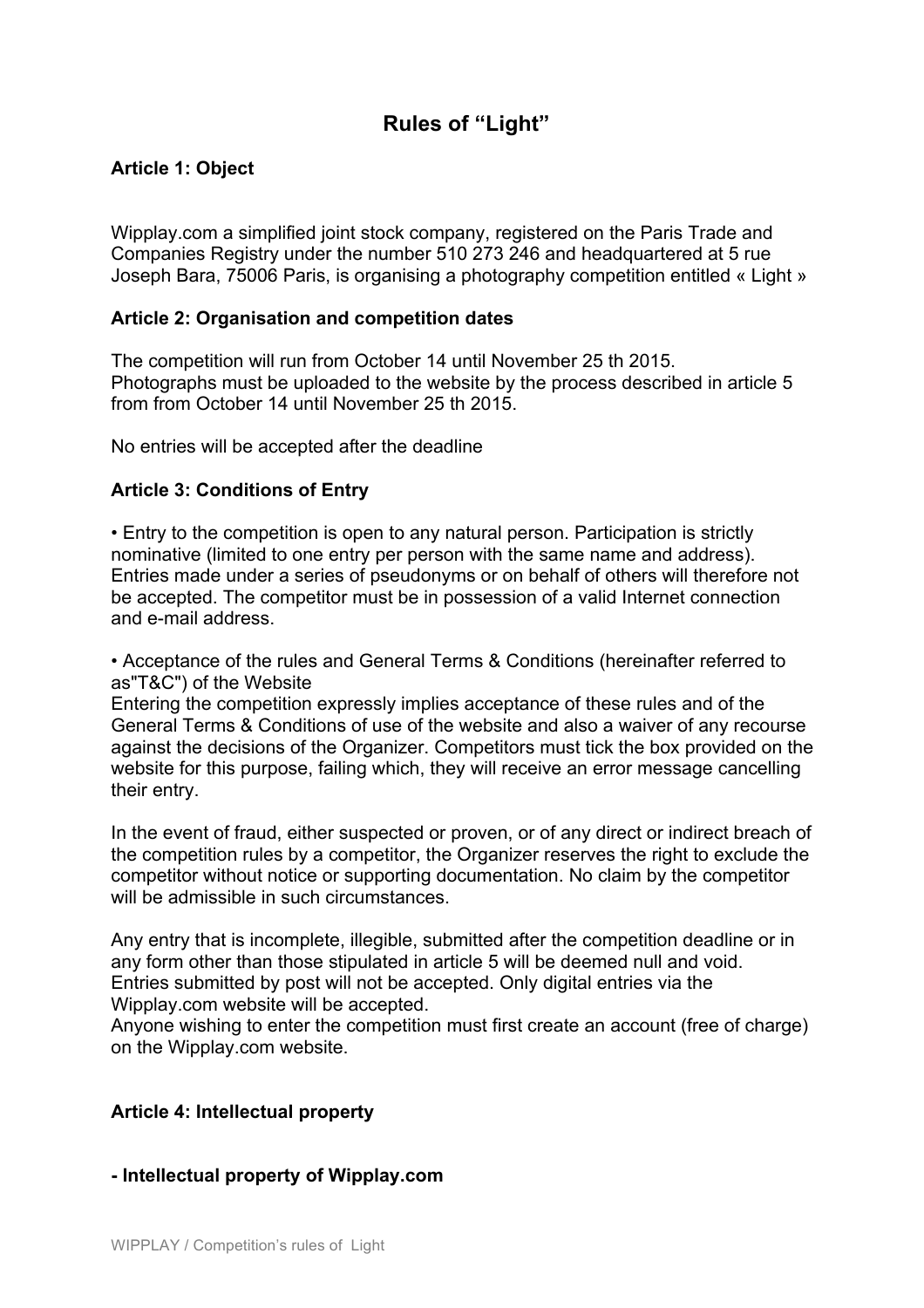All trade marks, logos, texts, icons, domain names and software accessible on the website, with the exception of creations uploaded by Wipplay.com members (i.e. the contributors), are the sole intellectual property of Wipplay.com. The fact of using the services accessible on the website and/or entering the competition does notunder any circumstances constitute an authorisation to use or acquire any title over objects that are the intellectual property of Wipplay.com.

Intellectual property of the competition entrant

# **- Garanties**

The entrant declares and warrants that he/she holds all property rights, intellectual property rights, personality rights and in particular name and image rights to the individual(s) or item(s) represented in the photograph(s), attached to the photographs and/or, at the very least, holds all the authorisations that may be necessary for the organising companies to make use of the photographs, and in particular holds authorisations from the individual(s) or item(s) represented in the photograph(s) and/or from the assigne(es) and beneficiarie(s)and from the photographer :

- the right to reproduce the Photo or have it reproduced without limitation as to the number of reproductions, in full or in part, by any means or processes, on any media and any materials, whether existing or future, known or as yet unknown, and in particular on any paper or derived medium, or plastic, digital, magnetic, electronic or computer medium, via downloading, or in videograms, CD-Roms, CD-Is, DVDs, discs, diskettes, or networks; WIPPLAY / Competition's rules of" Light"

- the right to display the Photo or have it displayed by any broadcasting means or other means of communication, whether existing or future, known or as yet unknown, in particular via any online telecommunication networks, such as the Internet, intranets, digital television networks, transmission by terrestrial broadcasting, by satellite, by cable, WAP, interactive telematic systems, downloading, data transmission, or wired or wireless telephone networks.

#### - Images « coups de cœur »

the photographs " coups de coeur" will be highlighted (only press and web) in the unic goal of promoting the contest Light from October 14 until November 25 th 2015.

# • Copyright

The entrant declares and warrants that he/she holds all property rights, intellectual property rights, personality rights and in particular name and image rights to the individual(s) or item(s) represented in the photograph(s), attached to the photographs and/or, at the very least, holds all the authorisations that may be necessary for the organising companies to make use of the photographs, and in particular holds authorisations from the individual(s) or item(s) represented in the photograph(s) and/or from the assigne(es) and beneficiarie(s)and from the photographer.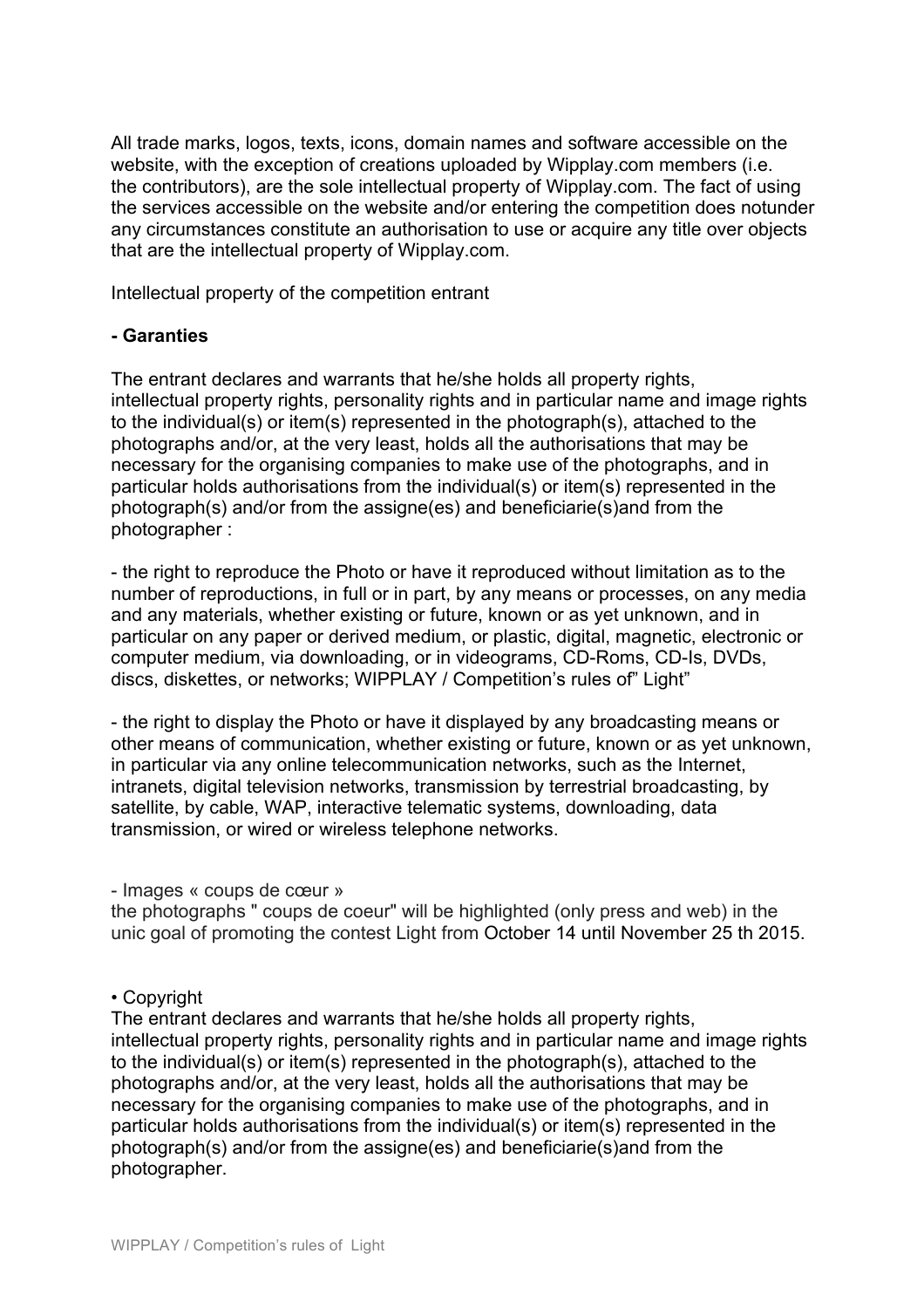# **• Winning photographs**

However, a Member who has entered one of his/her photographs in a contest accepts that it may – if it is in any way awarded (number of views, winner of the contest, receiver of the most votes, etc.), – be displayed and/or published, edited or modified in accordance with the conditions set out hereinafter, without any remuneration or recompense other than the prize won as defined in the Competition Rules.

A Member whose photograph wins an award (hereinafter referred to as the "Photo") declares that he/she transfers to the Company, on an exclusive basis and free of charge.

his/her intellectual property rights attached to the Photo as specified hereinafter, in order to enable the Company to disseminate or publicize the Photo. In this regard, the Member grants to the Company, in particular, the following rights:

# **• Right of quiet possession**

The member warrants Wipplay full and quiet possession, free and clear of all easement, of the rights granted under the terms of this agreement, and warrants Wipplay against any disturbance or claim or assertion of superior title and against any action for fraud arising from the elements provided by the member under the terms of this agreement.

# **Article 5: Terms of entry**

• Principle of free entry

Entering the competition is not free, since we do not refund the cost of connection to the website.

- Photographs must be uploaded to the Wipplay.com website from October 14 until November 25 th 2015.

. No entries will be accepted after the deadline.

• Photographs must be submitted to the website in digital format only. Formats accepted: jpg, gif and png.

# **Article 6: Competition process**

Two types of prize will be awarded:

- . The jury prize
- . The audience prize

. The jury prize will be awarded to the 3 best photographs selected by the jury (one photograph per competitor)

. The audience prize will be awarded to the 3 photographs receiving the highest number of votes from website visitors over the competition period.

In the event of a tie between two or more photographs, the photograph first uploaded to the website will be declared the winner.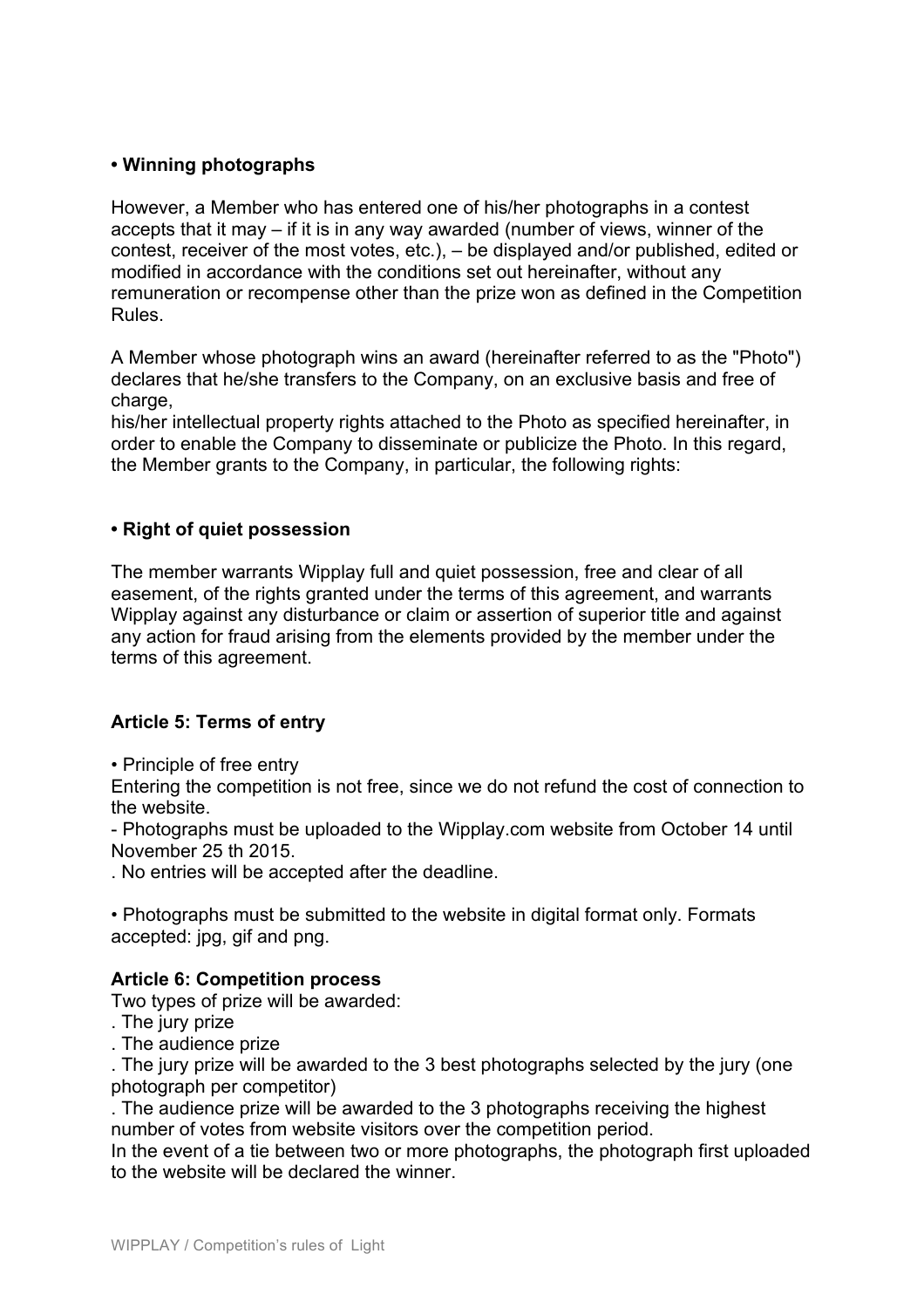# **Article 7: Awards**

• Description:

Wipplay.com will award prizes to the three winners in each category:

• Conditions of allotment:

Article 7 : Price

# **JURY PRIZE**

**1st prize** : Workshop Photo by Studio Harcourt Paris. Value: 195 euros

**2nd prize :** 1 book « Mythe ». Value 45 euros **3rd prize:** 1 book « Mythe ». Value 45 euros

# **AUDIENCE AWARD**

**1st prize** : 1 book « Mythe ». Value 45 euros **2nd prize :** 1 book « Mythe ». Value 45 euros **3rd prize:** 1 book « Mythe ». Value 45 euros

# **Article 8: Liability**

# • Liability of Wipplay.com

The Organizer will take all necessary measures to ensure compliance with these rules, but accepts no liability should the competition have to be modified, postponed or cancelled, with or without notice, for any reason whatsoever.

The Organizer reserves the right to interrupt the competition or reschedule its running period at any time and without notice.

In the event of fraud, either suspected or proven, or of any direct or indirect breach of the competition rules by a competitor, the Organizer reserves the right to exclude the competitor without notice or supporting documentation. No claim by the competitor will be admissible in such circumstances.

The Organizer accepts no liability for any damage arising from loss of data or images uploaded to the website. Competitors are responsible for keeping a lasting copy of any image uploaded to the website.

The Organizer accepts no liability for any damage of whatever nature caused to the competitor or to any other individual or legal entity arising from the taking of photographs entered for the competition. WIPPLAY / Competition's rules of « Light »**.** The Organizer accepts no liability for any difficulties relating to the dissemination and uploading of data and images.

In the event of an act of God, the Organizer reserves the right to cancel, cut short or suspend the competition in advance of the closing date for entries.

By virtue of this clause, prize-winners may not claim compensation of any sort for any direct or indirect damage of any nature whatsoever suffered during the organisation of the competition.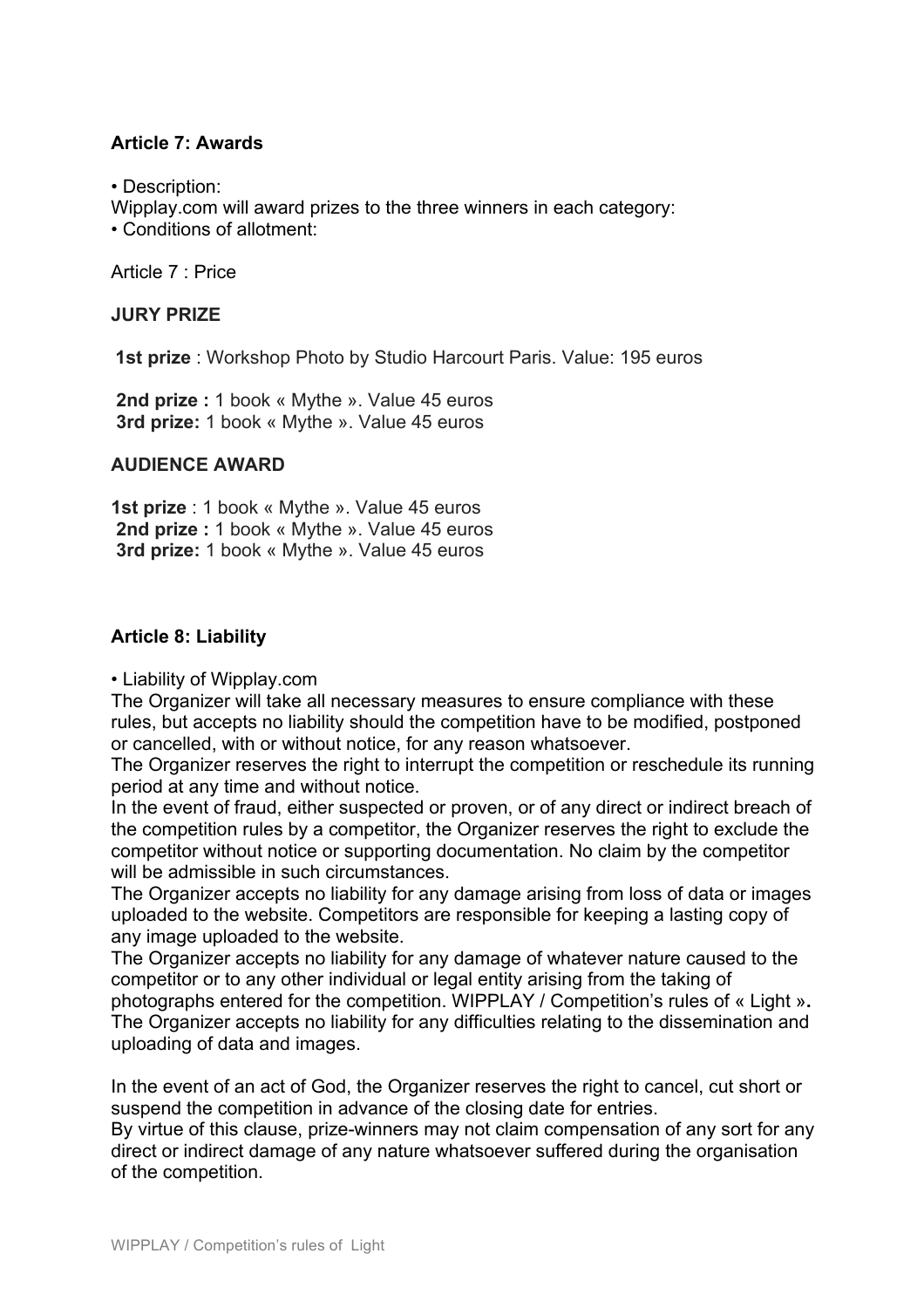• Entrant's liability

The competition entrant accepts full liability for the content (design objects, buildings, individuals, etc.) of the images submitted to the Organizer.

In any event, the entrant undertakes to submit a photograph or photographs compliant with the intellectual property rights of third parties and with all current legislation and generally consistent with the preservation of public order and decency.

Should these rules be breached, the Organizer reserves the right to close the account

of the entrant responsible without notice and without damage to the rights of the company or of any third party to engage in further appropriate action against the entrant.

In any event, the entrant warrants the Organizer against any legal action that might be brought as a consequence of the photograph created by the entrant.

# **Article 9: Claims**

Any request or claim concerning the running of the competition and the basis on which prizes are awarded must be submitted to Wipllay.com by registered letter with acknowledgement of receipt within four months of the final competition closing date, to the following address:

Wipplay.com Concours «Light» Wipplay.com 42 rue Sedaine 75011 Paris

#### **Article 10: Access to the rules**

A copy of the competition rules may be downloaded from the website or will be sent to anyone submitting a written request to the following address:

Concours «Light» Wipplay.com 42 rue Sedaine 75011 Paris

No information will be provided by telephone. WIPPLAY / Competition's rules of «Light» Article 11: Personal data In accordance with the French data protection act, the Loi Informatique et Liberté, no. 78-17 of 6 January 1978, competition entrants have the right to access, modify, rectify and delete their personal data. To exercise this right, simply write to us at:

Concours « Light» Wipplay.com 42 rue Sedaine 75011 Paris